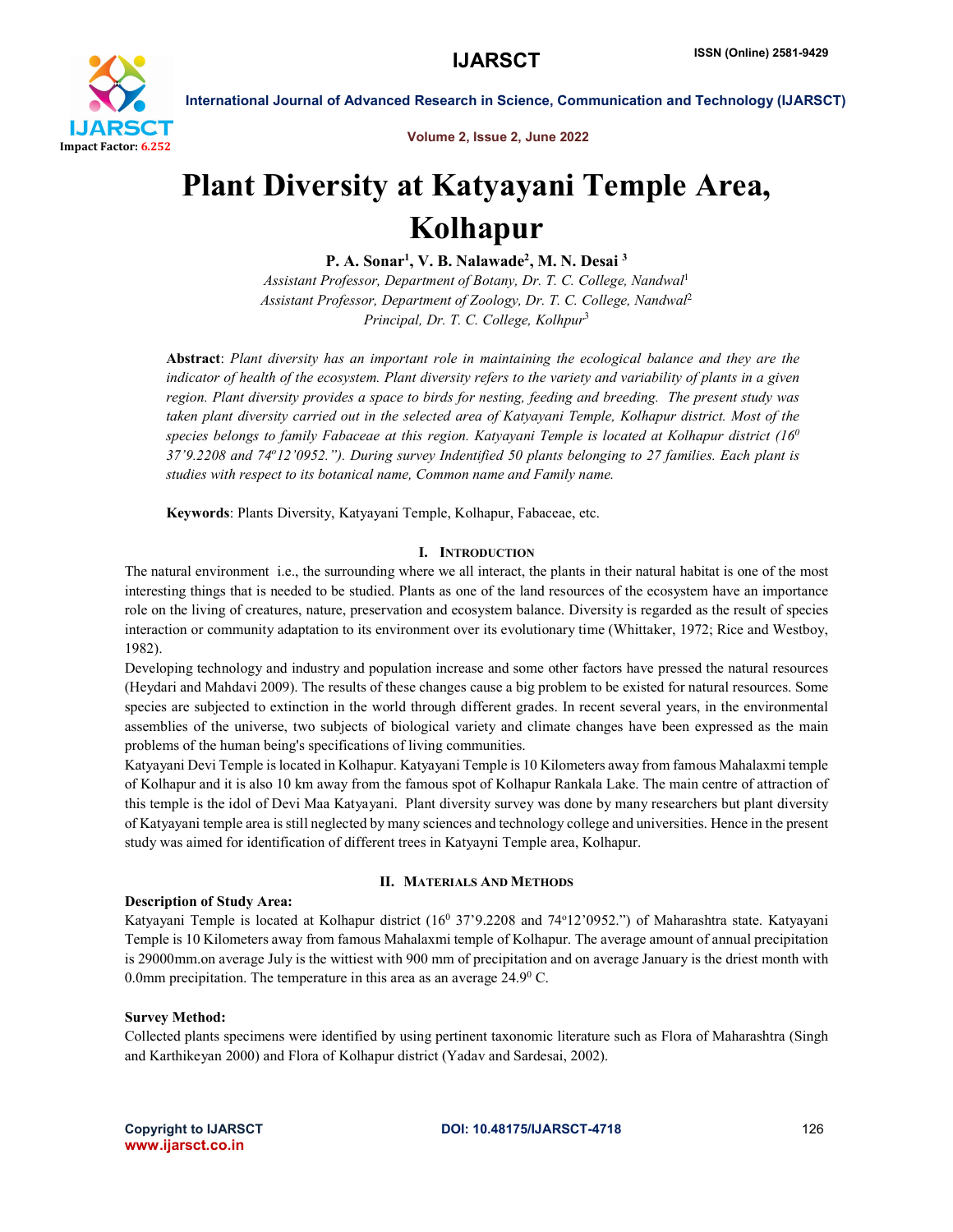

#### International Journal of Advanced Research in Science, Communication and Technology (IJARSCT)

#### Volume 2, Issue 2, June 2022



Crotalaria rectusa

**Ficus Racemosa** 

#### III. RESULT AND DISCUSSION

The geography of the Katyayani region is very unique and diverse system that is high and rich source of plant diversity. In the present study a total of 50 plant species with 10 general of family fabaceae (legumes) from Katyayni Temple. Diversity of herbaceous flora (10 species). dominants area followed by shrubs (13 species), tree (22 species) and climbers (3 species).

In the present investigation we are concluded that, maximum plant diversity is found in family fabacea because of the commonly grows in rainy and dry season. Asterceae and Moraceae family grown temperate and sub-tropical climate and in convolvulaceae family dry Mediterranean area. Overall climatic condition is present in Katyayani Temple area.

| Sr. No.                     | <b>Botanical Name</b> | <b>Common Name</b>                | Family      |
|-----------------------------|-----------------------|-----------------------------------|-------------|
|                             | Aerides maculosa      | Fox brush orchid                  | Orchidaceae |
| 2                           | Albizia saman         | Rain Tree                         | Fabaceae    |
| 3                           | Tamarindus indica     | Tamarind                          | Fabaceae    |
| $\overline{4}$              | Dalbergia sisso       | Shisham                           | Fabaceae    |
| 5                           | Bauhinia variegate    | Orchid tree                       | Fabaceae    |
| 6                           | Pithecellobium dulce  | Manila Tamarind                   | Fabaceae    |
|                             | Flemingia             |                                   | Fabaceae    |
| <b>Copyright to IJARSCT</b> |                       | <b>DOI: 10.48175/IJARSCT-4718</b> |             |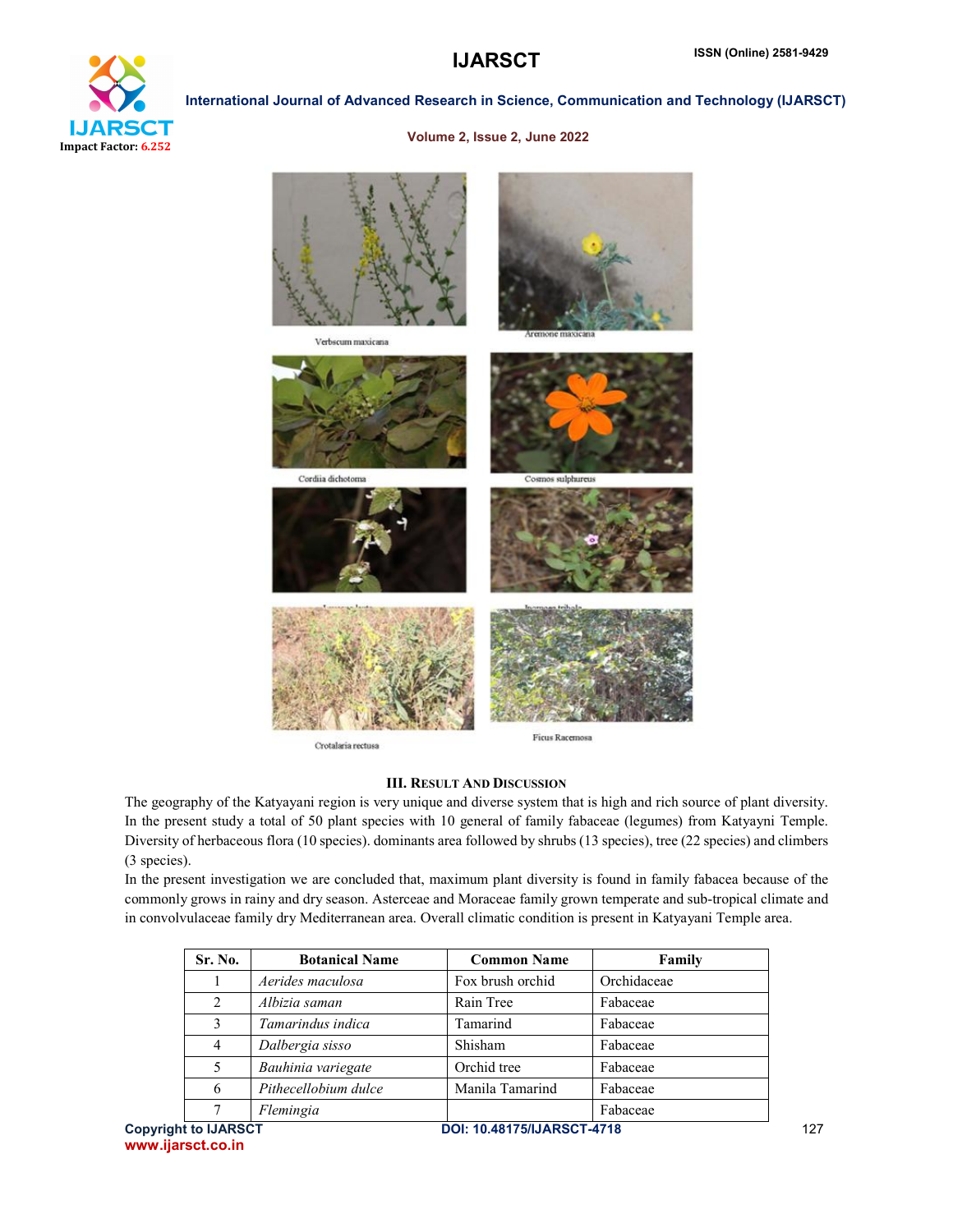

### International Journal of Advanced Research in Science, Communication and Technology (IJARSCT)

#### Volume 2, Issue 2, June 2022

| 8  | Crotalaria retusa           | Rattleweed                | Fabaceae        |
|----|-----------------------------|---------------------------|-----------------|
| 9  | Pongamia Pinnata            | Karanja                   | Fabaceae        |
| 10 | Acacia nilotica             | Babul                     | Fabaceae        |
| 11 | Mucuna pruriens             | Velvet bean               | Fabaceae        |
| 12 | Abelmoschus esculentus      | Lady's finger             | Malvaceae       |
| 13 | Urena lobata                | Caesarweed                | Malvaceae       |
| 14 | Grewia asiatica             | Falsa                     | Malvaceae       |
| 15 | Triumfetta rhomboidea       | Diamond burbark           | Malvaceae       |
| 16 | Ipomoea hederifolia         | Scarlet creeper           | Convolvulaceae  |
| 17 | Ipomoea triloba             | Little bell               | Convolvulaceae  |
| 18 | Ipomoea nil                 | Morning glory             | Convolvulaceae  |
| 19 | Ficus racemosa              | Cluster fig               | Moraceae        |
| 20 | Ficus relegiosa             | Peepal tree               | Moraceae        |
| 21 | Ficus benghalensis          | Banyan                    | Moraceae        |
| 22 | Eupatorium quadratum        |                           | Asteraceae      |
| 23 | Tithonia rotundifolia       | Red sunflower             | Asteraceae      |
| 24 | Tridax procumbens           | Coatbultons               | Asteraceae      |
| 25 | Barleria prionitis          | Yellow Hedge<br>Baerleria | Acanthaceae     |
| 26 | Hygrophila schulli          | Gokulakanta               | Acanthaceae     |
| 27 | Terminalia arjuna           | Arjun tree                | Combertaceae    |
| 28 | Cordia dichotoma            | Indian cherry             | Boraginceae     |
| 29 | Sorghum controversum        | Indian millet             | Poaceae         |
| 30 | Dendrocalamus strictus      | Bamboo                    | Poaceae         |
| 31 | Eucalyptus globulus         | Forest red gum            | Myrtaceae       |
| 32 | Syzigium cumini             | Blackberry                | Myrtaceae       |
| 33 | Lantana camara              | Ghaneri                   | Verbenaceae     |
| 34 | Mallotus philippensis       | Kumkum tree               | Euphorbiaceae   |
| 35 | Ixora brachiate             | Kurati                    | Rubiaceae       |
| 36 | Terminalia elliptica        | Indian laurel             | Combertaceae    |
| 37 | Cocculus hirsutus           | Vasan vel                 | Menispermiaceae |
| 38 | Phyllanthus emblica         | Amla                      | Phyllanthaceae  |
| 39 | Hyptis sauveolens           | Pingut                    | Lamiaceae       |
| 40 | Ziziphus rugosa             | Toran                     | Rhamnaceae      |
| 41 | Leucas lanata               | Woolly leucas             | Lamiaceae       |
| 42 | Argemone Mexicana           | Maxican poppy             | Papaveraceae    |
| 43 | Phoenix sylvestris          | Silver date palm          | Arecaceae       |
| 44 | Bougainvillea glabra        | Paper flower              | Nyctaginaceae   |
| 45 | Crassocephalum crepidioides | Fireweed                  | Asteraceae      |
| 46 | Tecoma stans                | Yellow bell               | Bignoniaceae    |
| 47 | Cocos nucifera              | Coconut                   | Asteraceae      |
| 48 | Duranta erecta              | Sky flower                | Verbenaceae     |
| 49 | Piper betle                 | Betel vine                | Piperaceae      |
| 50 | Mangifera indica            | Mango                     | Anacardiaceae   |

www.ijarsct.co.in

Copyright to IJARSCT 128 128